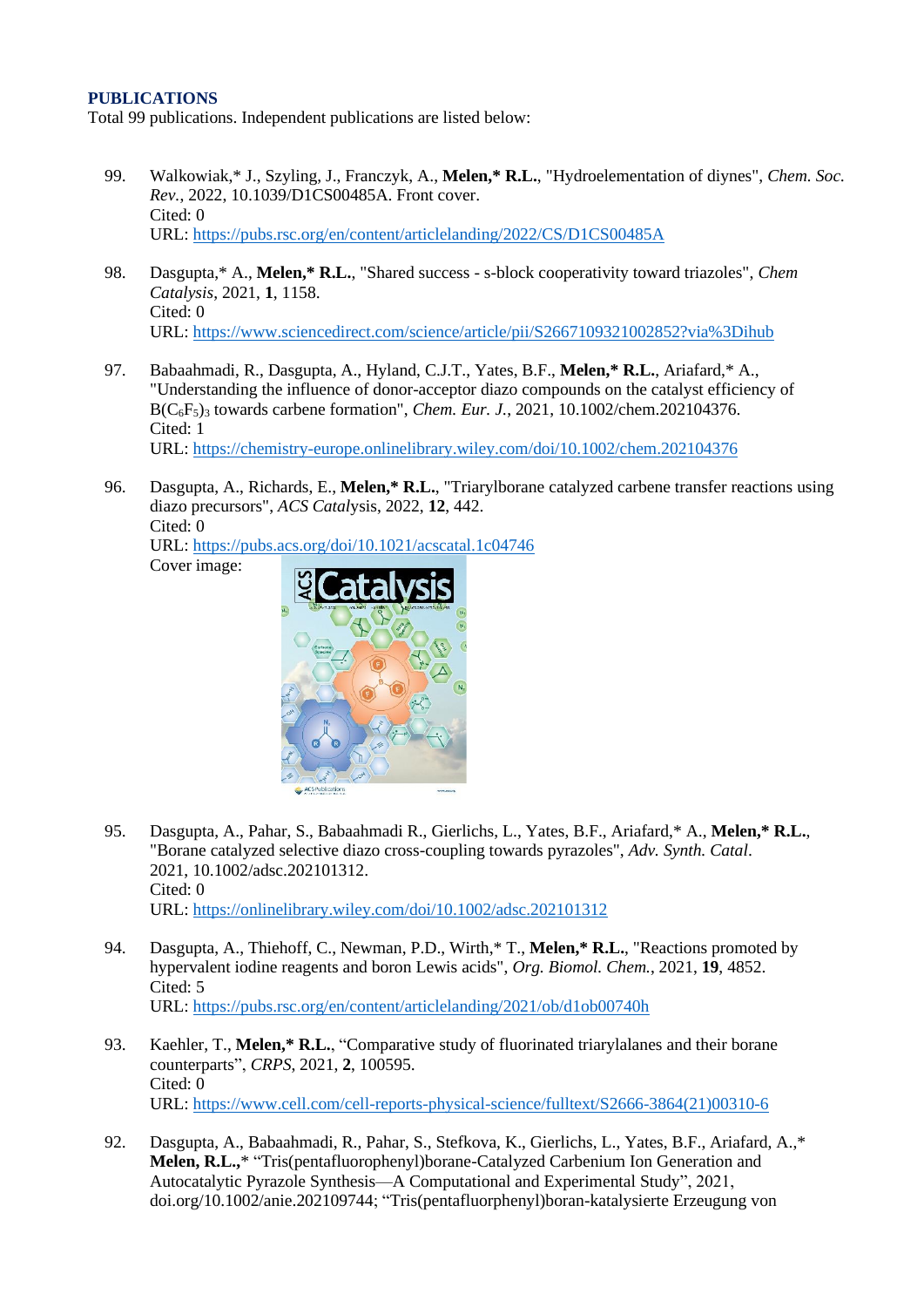Carbenium-Ionen und autokatalytische Pyrazol-Synthese – eine theoretische und experimentelle Studie", 2021, **60**, 24395. Cited: 0 URL:<https://onlinelibrary.wiley.com/doi/10.1002/anie.202109744>

- 91. Stefkova, K., Heard, M.J., Dasgupta, A., **Melen,\* R.L.**, "Borane catalysed cyclopropenation of arylacetylenes", *Chem. Commun.*, 2021, *57*, 6736. Cited: 8 URL: <https://pubs.rsc.org/en/content/articlelanding/2021/CC/D1CC01856F>
- 90. Dasgupta, A., Stefkova, K., Babaahmadi, B., Yates, B.F., Buurma, N.J., Richards, E., Ariafard, A., **Melen,\* R.L.**, "Site Selective C*sp*3–C*sp* / C*sp*3–C*sp*<sup>2</sup> Cross Coupling Reactions Using Frustrated Lewis Pairs", *J. Am. Chem. Soc.,* 2021, **143**, 4451. Cited: 10 URL:<https://pubs.acs.org/doi/10.1021/jacs.1c01622> Cardiff University News Article: [https://www.cardiff.ac.uk/news/view/2502992-single-or-double](https://www.cardiff.ac.uk/news/view/2502992-single-or-double-understanding-chemical-reactivity-of-non-metal-systems)[understanding-chemical-reactivity-of-non-metal-systems](https://www.cardiff.ac.uk/news/view/2502992-single-or-double-understanding-chemical-reactivity-of-non-metal-systems) C&EN news article:<https://cen.acs.org/synthesis/catalysis/Chemists-untangle-metal-free-CC/99/i10>
- 89. Heard, M., Stefkova, K., van Ingen, Y., **Melen,\* R.L.**, "Frustrated Lewis Pairs in Organic Synthesis", in Comprehensive Organometallic Chemistry IV, 2021, doi.org/10.1016/B978-0-12-820206-7.00041- X. URL: <https://www.sciencedirect.com/science/article/pii/B978012820206700041X?via%3Dihub>
- 88. Gazis, T.A., Carden, J.L., Alharbi, M.M., **Melen,\* R.L.**, "Triarylboranes in the Activation of Azo Containing Compounds", *EIBC*, 2021, doi.org/10.1002/9781119951438.eibc2780. URL: <https://onlinelibrary.wiley.com/doi/10.1002/9781119951438.eibc2780>
- 87. Stefkova, K., Carden, J.L., **Melen,\* R.L.**, "Chemistry of frustrated Lewis pairs: metal-free catalysis", in Comprehensive Inorganic Chemistry III, 2021, doi.org/10.1016/B978-0-12-823144- 9.00011-X. URL:<https://www.sciencedirect.com/science/article/pii/B978012823144900011X?via%3Dihub>
- 86. Basak, S., Winfrey, L., Kustiana, B.A., **Melen,\* R.L.**, Morrill,\* L.C., Pulis,\* A.P., "Electron deficient borane-mediated hydride abstraction in amines: stoichiometric and catalytic processes", *Chem. Soc. Rev.*, 2021, **50**, 3720. Cited: 12 URL:<https://pubs.rsc.org/en/content/articlelanding/2021/CS/D0CS00531B#!divAbstract>
- 85. Ayan, D., Richards,\* E., **Melen,\* R.L.**, "Frustrated radical pairs: insights from EPR spectroscopy", *Angew. Chem. Int. Ed*., 2021, **60**, 53. Cited: 10 URL:<https://onlinelibrary.wiley.com/doi/10.1002/anie.202010633>
- 84. Dasgupta, A., Babaahmadi, R., Slater, B., Yates, B.F., Ariafard, A., **Melen,\* R.L.**, "Boranecatalyzed stereoselective C–H insertion, cyclopropanation, and ring-opening reactions", *CHEM*, 2020, **6**, 2364. Cited: 29 URL:<https://www.sciencedirect.com/science/article/pii/S2451929420303168?via%3Dihub> Highlighted in: Darmandeh, H., Gessner,\* G.H., "Selective  $B(C_6F_5)_3$ -Catalyzed Reactions of  $\alpha$ -Diazoesters with Heterocycles and Alkenes", *Chem*[, 2020,](https://www.sciencedirect.com/science/article/abs/pii/S2451929420304162) **6**, 2129. Cardiff University News Article: [https://www.cardiff.ac.uk/news/view/2421439-exciting](https://www.cardiff.ac.uk/news/view/2421439-exciting-breakthrough-could-reduce-both-cost-and-toxicity-of-making-medicines)[breakthrough-could-reduce-both-cost-and-toxicity-of-making-medicines](https://www.cardiff.ac.uk/news/view/2421439-exciting-breakthrough-could-reduce-both-cost-and-toxicity-of-making-medicines)
- 83. Dasgupta, A., Stefkova, K., Babaahmadi, B., Gierlichs, L.J., Ariafard,\* A., **Melen,\* R.L.**, "Triarylborane-catalysed alkenylation reaction of aryl esters with diazo compounds", *Angew. Chem. Int. Ed*., 2020, **59**, 15492; "Triarylboran‐katalysierte Alkenylierungen von Arylestern mit Diazoverbindungen", *Angew. Chem*., 2020, **132**, 15621.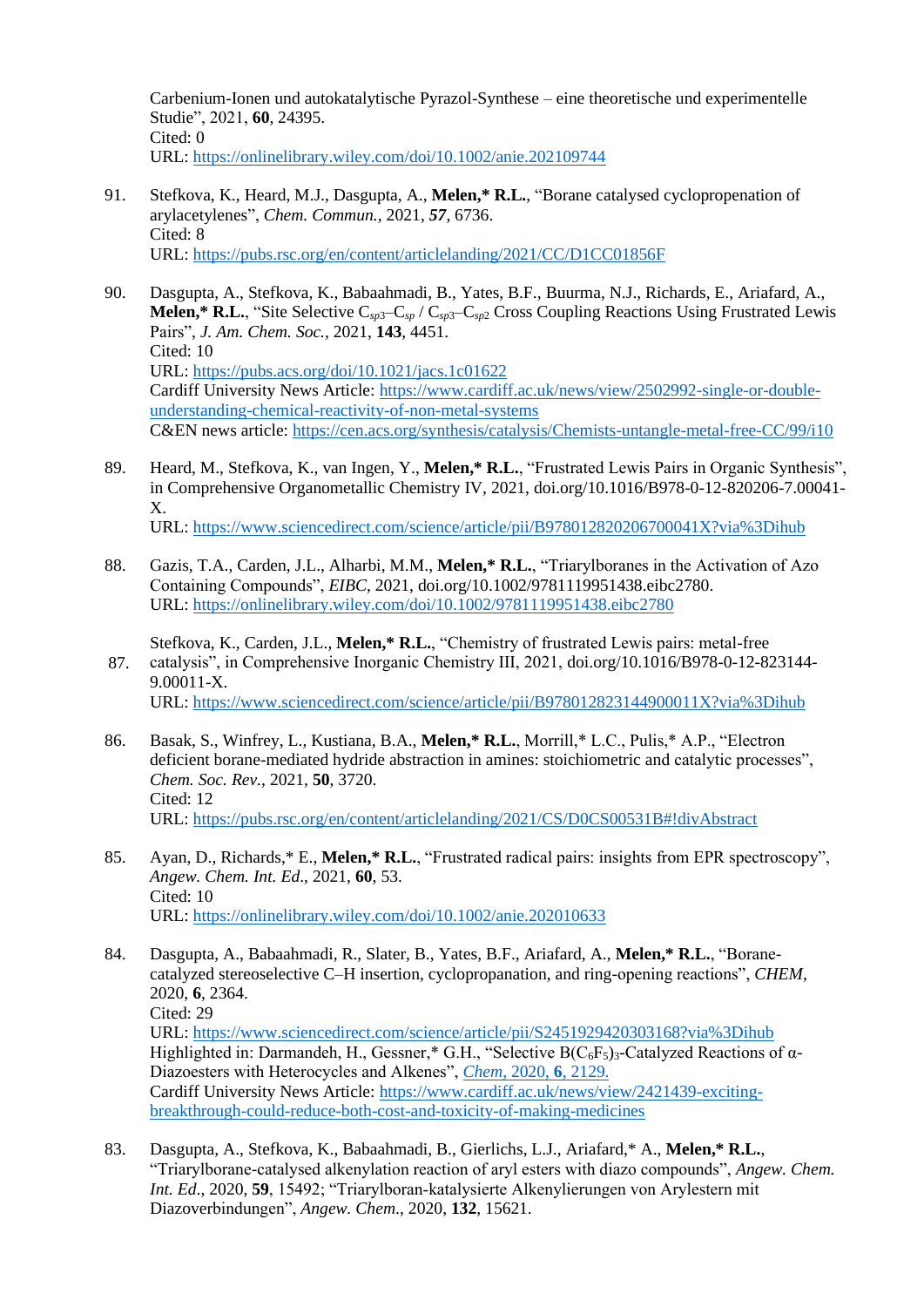Cited: 16 URL:<https://onlinelibrary.wiley.com/doi/10.1002/anie.202007176>

82. Ould, D.M.C., Carden, J.L., Page, R., **Melen,\* R.L.**, "Synthesis and reactivity of fluorinated triaryl aluminum complexes", *Inorg. Chem.*, 2020, **59**, 14891. Cited: 5

URL: <https://pubs.acs.org/doi/10.1021/acs.inorgchem.0c01076> Cover image:



- 81. Nori, V., Dasgupta, A., Babaahmadi, R., Carlone, A., Ariafard, A., **Melen,\* R.L.**, "Triarylborane catalysed N-alkylation of amines with aryl esters", *Cat. Sci. Tech*., 2020, **10**, 7523. Cited: 4 URL:<https://pubs.rsc.org/en/content/articlelanding/2020/CY/D0CY01339K#!divAbstract>
- 80. Ould, D.M.C., **Melen,\* R.L.**, "Diazaphospholene and diazaarsolene derived homogeneous catalysis", *Chem. Eur. J.*, 2020, **26**, 9835. Cited: 6 URL:<https://chemistry-europe.onlinelibrary.wiley.com/doi/10.1002/chem.202001734>
- 79. Basak, S., Alvarez-Montoya, A., Winfrey, L., Melen,\* R.L., Morrill,\* L.C., Pulis,\* A.P., "B(C<sub>6</sub>F<sub>5</sub>)<sub>3</sub>catalyzed direct C3 alkylation of indoles and oxindoles", *ACS Catalysis*, 2020, **10**, 4835. Cited: 25 URL:<https://pubs.acs.org/doi/10.1021/acscatal.0c01141>
- 78. Gazis, T.A., Willcox,\* D., **Melen,\* R.L.**, "Lewis acidic boranes in frustrated Lewis pair chemistry", In: Frustrated Lewis Pairs., Vol. 2. Molecular Catalysis, Springer, 2020, 209. URL: [https://link.springer.com/chapter/10.1007%2F978-3-030-58888-5\\_6](https://link.springer.com/chapter/10.1007%2F978-3-030-58888-5_6)
- 77. Sharma, G., Newman, P.D., **Melen, R.L.**, Platts,\* J.A., "Computational design of an intramolecular frustrated Lewis pair catalyst for enantioselective hydrogenation", *Journal of Theoretical and Computational Chemistry*, 2020, **19**, 2050009. Cited: 0 URL:<https://www.worldscientific.com/doi/abs/10.1142/S0219633620500091>
- 76. Willcox, D., Carden, J.L., Ruddy, A.J., Newman, P.D., **Melen,\* R.L.**, "Asymmetric ketone hydroboration catalyzed by alkali metal complexes derived from BINOL ligands", *Dalton Trans*., 2020, **49**, 2417. Cited: 9 URL:<https://pubs.rsc.org/en/content/articlelanding/2020/DT/D0DT00232A#!divAbstract>
- 75. Carden, J.L., Dasgupta, A., **Melen,\* R.L**., "Halogenated triarylboranes: synthesis, properties and applications in catalysis", *Chem. Soc. Rev*., 2020, **49**, 1706. Cited: 43 URL:<https://pubs.rsc.org/en/content/articlelanding/2020/CS/C9CS00769E#!divAbstract>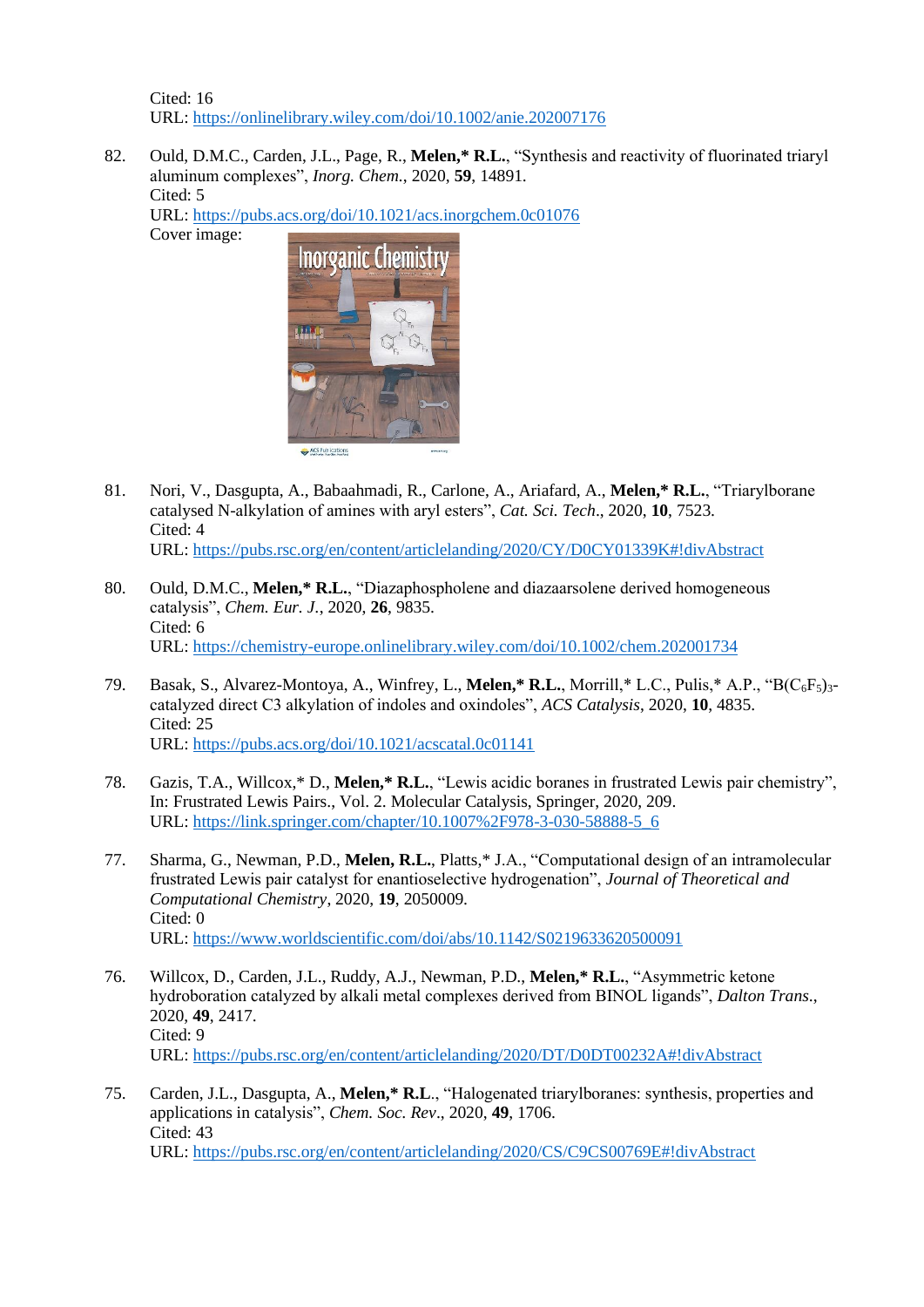Cover image:



74. Gazis, T.A., Mohajeri Thaker, B.A.J., Willcox, D., Ould, D.M.C., Wenz, J., Rawson, J.M., Hill, M.S., Wirth, T., **Melen,\* R.L.**, "1,3-Carboboration of iodonium ylides", *Chem. Commun*., 2020, **56**, 3345. Cited: 5

URL:<https://pubs.rsc.org/en/content/articlelanding/2020/CC/C9CC08749D#!divAbstract>

- 73. Soltani, Y., Dasgupta, A., Gazis, T.A., Ould, D.M.C., Richards, E., Slater, B., Stefkova, K., Vladimirov, V.Y., Wilkins, L.C., Willcox, D., **Melen,\* R.L.**, "Radical reactivity of frustrated Lewis pairs with diaryl esters", *CRPS*, 2020, **1**, 100016. Cited: 19 URL:<https://www.sciencedirect.com/science/article/pii/S2666386420300035?via%3Dihub> *Number 1 most read paper of the journal.* Highlighted in: Hill,\* M.S., "A Radical FLP Approach to C–C Coupling", *Chem*[, 2020,](https://www.sciencedirect.com/science/article/abs/pii/S2451929420300760) **6**, 550. Cardiff University News Article: [https://www.cardiff.ac.uk/news/view/1760570-scientists-discover](https://www.cardiff.ac.uk/news/view/1760570-scientists-discover-novel-reactivity-of-non-metals)[novel-reactivity-of-non-metals](https://www.cardiff.ac.uk/news/view/1760570-scientists-discover-novel-reactivity-of-non-metals)
- 72. Stefkova, K., Gierlichs, L.J., Willcox,\* D., **Melen,\* R.L.**, "Borocations in catalysis", *EIBC*, 2020, 10.1002/9781119951438.eibc2641. URL:<https://onlinelibrary.wiley.com/doi/abs/10.1002/9781119951438.eibc2641>
- 71. Ould, D.M.C., Tran, T.T.P., Rawson,\* J.M., **Melen,\* R.L.**, "Structure-property-reactivity studies on dithiaphospholes", *Dalton Trans*., 2019, **48**, 16922. Cited: 4 URL:<https://pubs.rsc.org/en/content/articlelanding/2019/DT/C9DT03577J#!divAbstract/>
- 70. Willcox, D., **Melen,\* R.L.**, "Borane-catalyzed heterocycle synthesis", *Trends in Chemistry*, 2019, **1**, 625.  $Cited: 3$ URL: <https://www.sciencedirect.com/science/article/pii/S2589597419301571?via%3Dihub>
- 69. Gazis, T.A., Dasgupta, A., Hill, M.S., Rawson, J.M., Wirth, T., **Melen,\* R.L.***,* "Reactions of hydrazones and hydrazides with Lewis acidic boranes", *Dalton Trans*. 2019, **48**, 12391. Cited: 2 URL:<https://pubs.rsc.org/en/content/articlelanding/2019/DT/C9DT01359H#!divAbstract>
- 68. Willcox, D., **Melen,\* R.L.**, "Illuminating Lewis acidity strength", *CHEM*, 2019, **5**, 1362. Cited: 6 URL:<https://www.sciencedirect.com/science/article/pii/S2451929419301597?via%3Dihub>
- 67. Santi, M., Ould, D.M.C., Wenz, J., Soltani, Y., **Melen,\* R.L.**, Wirth,\* T., "Metal-free tandem rearrangement/ lactonization: Access to 3,3-disubstituted benzofuran-2-(3*H*)-ones", *Angew. Chem. Int. Ed*., 2019, **58**, 7861; "Metallfreie Tandem‐Umlagerung/Lactonisierung: Zugang zu 3,3‐ disubstituierten Benzofuran‐2‐(3*H*)‐onen", *Angew. Chem.*, 2019, **131**, 7943.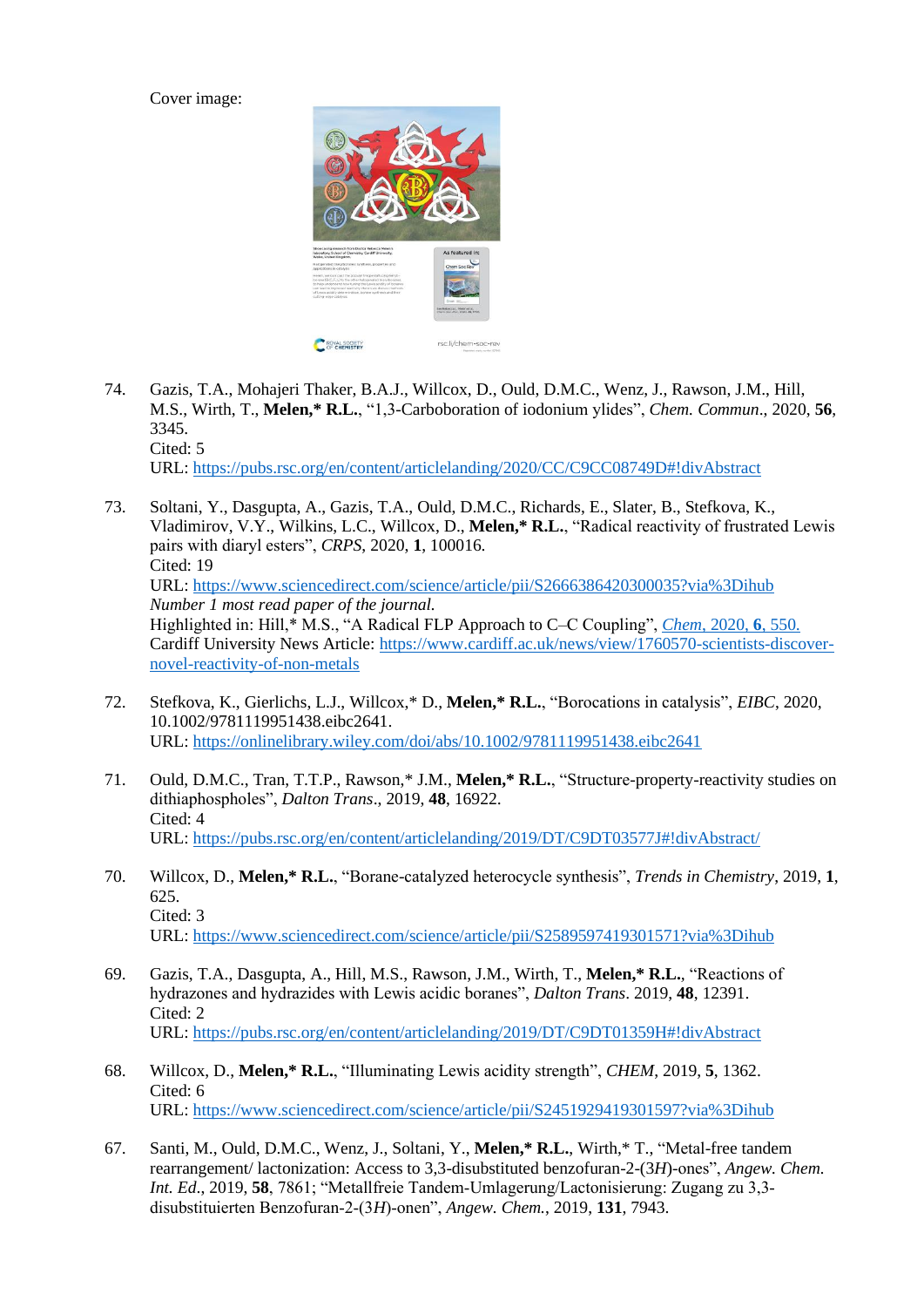Cited: 28 URL:<https://onlinelibrary.wiley.com/doi/full/10.1002/anie.201902985> Cover image:



- 66. **Melen,\* R.L.**, "Frontiers in molecular p-block chemistry: From structure to reactivity", *Science*, 2019, **363**, 479. Cited: 72 URL:<https://science.sciencemag.org/content/363/6426/479>
- 65. Zhu, D., LaFortune, J.H.W., **Melen,\* R.L.**, Stephan,\* D.W., "Electrophilic boron carboxylate and phosphinate complexes", *Dalton Trans*., 2019, **48**, 2038. Cited: 1 URL:<https://pubs.rsc.org/en/content/articlelanding/2019/DT/C8DT04818E#!divAbstract>
- 64. Carden, J.L., Gierlichs, L.J., Wass, D.F., Browne, D.L., **Melen,\* R.L**., "Unlocking the catalytic potential of tris(3,4,5-trifluorophenyl)borane with microwave irradiation", *Chem. Commun*., 2019, **55**, 318. Cited: 33 URL:<https://pubs.rsc.org/en/content/articlelanding/2019/CC/C8CC09459D#!divAbstract>
- 63. Khan, I., Reed-Berendt, B.G., **Melen,\* R.L.**, Morrill,\* L.C., "FLP-catalyzed transfer hydrogenation of silyl enol ethers", *Angew. Chem. Int. Ed*., 2018, **57**, 12356. Cited: 28 URL:<https://onlinelibrary.wiley.com/doi/full/10.1002/anie.201808800>
- 62. Soltani, Y., Adams, S.J., Börger, J., Wilkins, L.C., Newman, P.D., Pope,\* S.J.A., **Melen,\* R.L.**, "Synthesis and photophysical properties of imine borane adducts towards vapochromic materials", *Dalton Trans*., 2018, **47**, 12656. Cited: 8 URL:<https://pubs.rsc.org/en/content/articlelanding/2018/DT/C8DT03019G#!divAbstract>
- 61. Ould, D.M.C., **Melen,\* R.L.**, "Arsenic catalysis: Hydroboration of aldehydes using a benzo-fused diaza-benzyloxy-arsole", *Chem. Eur. J.*, 2018, **24**, 15201. Cited: 22 URL:<https://chemistry-europe.onlinelibrary.wiley.com/doi/full/10.1002/chem.201803508>
- 60. Schneider, C., LaFortune, J.H.W., **Melen,\* R.L.**, Stephan,\* D.W., "Lewis and Brønsted basicity of phosphine-diazomethane derivatives", *Dalton Trans.*, 2018, **47**, 12742. Cited: 6 URL:<https://pubs.rsc.org/en/content/articlelanding/2018/DT/C8DT02420K#!divAbstract>
- 59. Hokamp, T., Mollari, L., Wilkins, L.C., **Melen, R.L.**, Wirth,\* T., "Alternative strategies with iodine: fast access to previously inaccessible iodine(III) compounds", *Angew. Chem. Int. Ed*., 2018, **57**, 8306; "Alternative Strategien mit Iod: schneller Zugang zu bisher unzugänglichen Iod(III)‐ Verbindungen", *Angew. Chem*., 2018, **130**, 8438. Cited: 14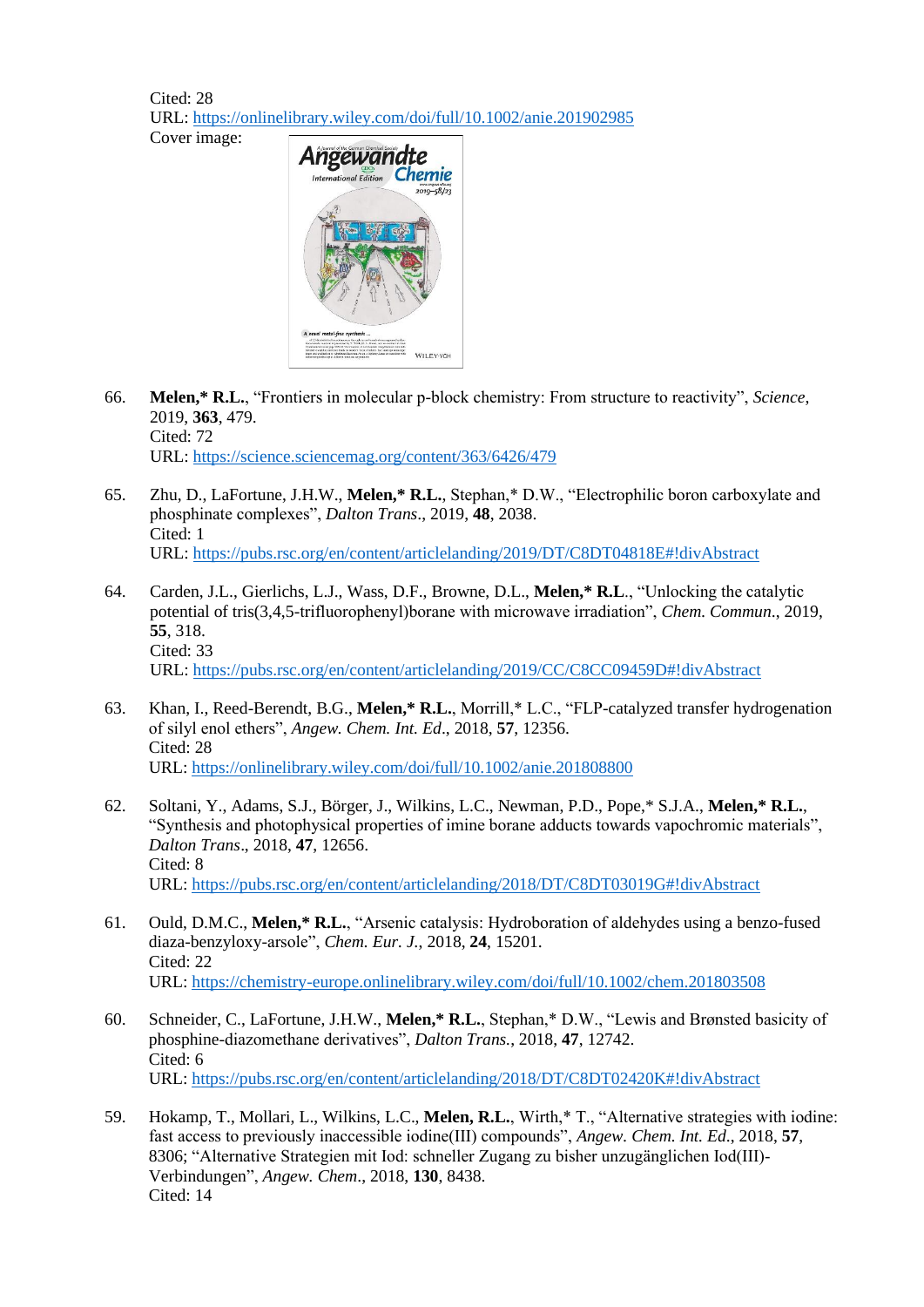URL:<https://onlinelibrary.wiley.com/doi/full/10.1002/anie.201804642>

- 58. Wilkins, L.C., Soltani, Y., Lawson, J.L., Slater, B., **Melen,\* R.L.**, "Divergent elementoboration: 1,3 haloboration versus 1,1-carboboration of propargyl esters", *Chem. Eur. J.*, 2018, **24**, 7364. Cited: 4 URL:<https://chemistry-europe.onlinelibrary.wiley.com/doi/full/10.1002/chem.201801493>
- 57. Ruddy, A.J., Ould, D.M.C., Newman, P.D., **Melen,\* R.L.**, "Push and pull: the potential role of boron in N<sup>2</sup> activation", *Dalton Trans.*, 2018, **47**, 10377. Cited: 18 URL:<https://pubs.rsc.org/en/content/articlelanding/2018/DT/C8DT01168K#!divAbstract>
- 56. **Melen,\* R.L.**, "A step closer to metal-free dinitrogen activation: a new chapter in the chemistry of frustrated Lewis pairs", *Angew. Chem. Int. Ed.*, 2018, **57**, 880; "Metallfreie Stickstoffaktivierung: Ein neues Kapitel in der Chemie frustrierter Lewis-Paare", *Angew. Chem.*, 2018, **130**, 890. Cited: 59 URL:<https://onlinelibrary.wiley.com/doi/full/10.1002/anie.201711945>
- 55. Soltani, Y., Wilkins, L.C., **Melen,\* R.L.**, "A Comparative Assessment of Modern Cyclization Methods of Substituted Alkynyl Esters, Ethers, and Acids", *Synlett*, 2018, **29**, 1 (**invited**). Cited: 5 URL:<https://www.thieme-connect.de/products/ejournals/abstract/10.1055/s-0036-1591862>
- 54. Khan, I., Manzotti, M., Tizzard, G.J., Coles, S.J., **Melen,\* R.L.**, Morrill,\* L.C., "Frustrated Lewis pair (FLP)-catalyzed hydrogenation of aza-Morita–Baylis–Hillman adducts and sequential organo-FLP catalysis", *ACS Catalysis*, 2017, **7**, 7748. Cited: 20 URL:<https://pubs.acs.org/doi/10.1021/acscatal.7b03077>
- 53. Wilkins, L.C., **Melen, R.L.**, Platts, J.A., Newman,\* P.D., "Amidine functionalized phosphines: tuneable ligands for transition metals", *Dalton Trans.*, 2017, **46**, 14234. Cited: 7 URL:<https://pubs.rsc.org/en/content/articlelanding/2017/DT/C7DT03343E#!divAbstract>
- 52. Ould, D.M.C., Rigby, A.C., Wilkins, L.C., Adams, S.J., Platts, J.A., Pope, S.J.A., Richards, E., **Melen,\* R.L.**, "Investigations into the photophysical and electronic properties of pnictoles and Their pnictenium counterparts", *Organometallics*, 2018, **37**, 712 (**invited**). Cited: 18 URL:<https://pubs.acs.org/doi/10.1021/acs.organomet.7b00564>
- 51. Tran, T.T.-P., Ould, D.M.C., Wilkins, L.C., Wright,\* D.S., **Melen,\* R.L.**, Rawson,\* J.M., "Supramolecular aggregation in dithia-arsoles: chlorides, cations and N-centred paddlewheels", *CrystEngComm*, 2017, **19**, 4696. Cited: 6 URL:<https://pubs.rsc.org/en/content/articlelanding/2017/CE/C7CE01117B#!divAbstract>
- 50. Soltani, Y., Wilkins, L.C., **Melen,\* R.L.**, "Stoichiometric and catalytic C–C and C–H bond formation with B(C6F5)<sup>3</sup> via cationic intermediates", *Angew. Chem. Int. Ed*., 2017, **56**, 11995; "Stöchiometrische und katalytische C–C- und C–H-Bindungsbildung mit  $B(C_6F_5)$ 3 über kationische Zwischenstufen", *Angew. Chem*., 2017, **129**, 12157. Cited: 33 URL:<https://onlinelibrary.wiley.com/doi/full/10.1002/anie.201704789>
- 49. Lawson, J.R., Wilkins, L.C., **Melen,\* R.L.**, "Tris(2,4,6-trifluorophenyl)borane: an efficient hydroboration catalyst", *Chem. Eur. J*., 2017, **23**, 10997. Cited: 65 URL:<https://chemistry-europe.onlinelibrary.wiley.com/doi/full/10.1002/chem.201703109>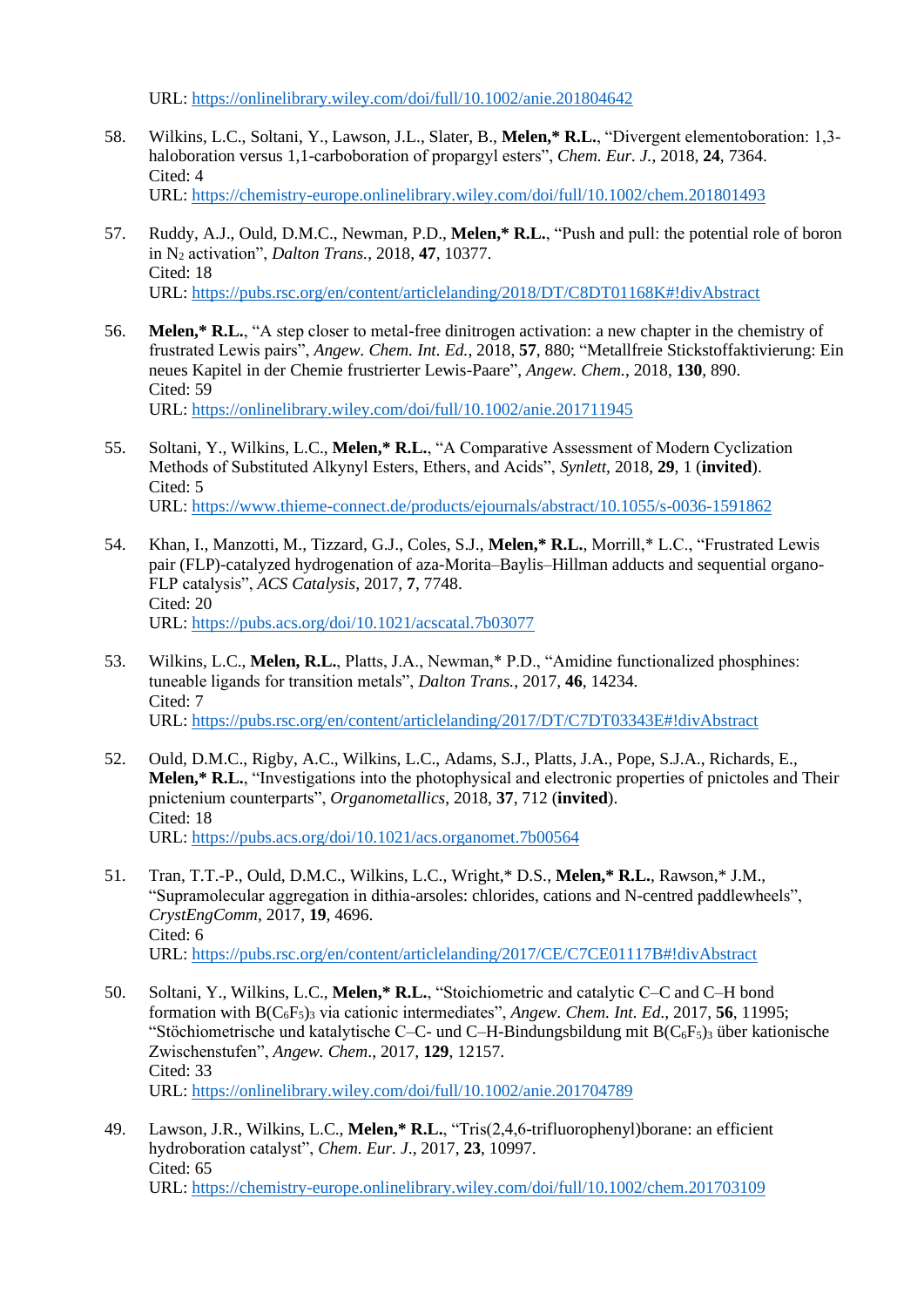- 48. Yin, Q., Soltani, Y., **Melen,\* R.L.**, Oestreich,\* M., "BAr<sup>F</sup> <sup>3</sup>-catalyzed imine hydroboration with pinacolborane not requiring the assistance of an additional Lewis base", *Organometallics*, 2017, **36**, 2381. Cited: 51 URL:<https://pubs.acs.org/doi/10.1021/acs.organomet.7b00381>
- 47. Wilkins, L.C., Howard, J.H., Burger, S., Frentzel-Beyme, L., Browne,\* D.L., **Melen,\* R.L.**, "Exploring multistep continuous-flow hydrosilylation reactions catalyzed by tris(pentafluorophenyl)borane", *Adv. Synth. Catal.*, 2017, **359**, 2580. Designated a **Very Important Paper**. Cited: 9 URL:<https://onlinelibrary.wiley.com/doi/full/10.1002/adsc.201700349>
- 46. Wilkins, L.C., **Melen,\* R.L.**, "Small molecule activation with frustrated Lewis pairs", *Encyclopedia of Inorganic and Bioinorganic Chemistry*, Wiley, 2017, pp. 1–24. URL:<https://onlinelibrary.wiley.com/doi/abs/10.1002/9781119951438.eibc2520>
- 45. Lawson, J.R., **Melen,\* R.L.**, "Recent developments and applications of Lewis acidic boron reagents", In: Fairlamb, I., Lynam, J.M., Patmore, N. J and Elliott, P. eds. Organometallic Chemistry, Vol. 41. *Royal Society of Chemistry*, pp. 1–27 (**invited**). URL:<https://pubs.rsc.org/en/content/chapter/9781782626923-00001/978-1-78262-692-3>
- 44. Wilkins, L.C., Santi, N., Luk, L.Y.P., **Melen,\* R.L.**, "Reactions of biologically inspired hydride sources with B(C6F5)3", *Phil. Trans. R. Soc. A*, 2017, **375**, 20170009 (**invited**). Cited: 4 URL:<https://royalsocietypublishing.org/doi/10.1098/rsta.2017.0009>
- 43. Lawson, J.R., **Melen,\* R.L.**, "Tris(pentafluorophenyl)borane and beyond: modern advances in borylation chemistry", *Inorg. Chem*., 2017, **56**, 8627 (**invited**). Cited: 137 URL: <https://pubs.acs.org/doi/10.1021/acs.inorgchem.6b02911>
- 42. **Melen,\* R.L.**, Less, R.J., Pask, C.M., Rawson,\* J.M., "Structural studies of Perfluoroaryldiselenadiazolyl Radicals: Insights into Dithiadiazolyl Chemistry", *Inorg. Chem*., 2016, **55**, 11747. Cited: 23 URL:<https://pubs.acs.org/doi/10.1021/acs.inorgchem.6b01771>
- 41. Lawson, J.R., Wilkins, L.C., Andre, M., Richards, E., Ali, M.N., Platts, J.A., **Melen,\* R.L.**, "Synthesis and reactivity of N,N'-1,4-diazabutadiene derived borocations", *Dalton Trans.*, 2016, **45**, 16177. Cited: 5 URL:<https://pubs.rsc.org/en/content/articlelanding/2016/DT/C6DT03360A#!divAbstract>
- 40. Wilkins, L.C., Lawson, J.R., Wieneke, P., Rominger, F., Hashmi, A.S.K., Hansmann, M.M., **Melen,\* R.L.**, "The propargyl rearrangement to functionalised allyl-boron and borocation compounds", *Chem. Eur. J.*, 2016, **22**, 14618. Cited: 12 URL:<https://chemistry-europe.onlinelibrary.wiley.com/doi/full/10.1002/chem.201602719>
- 39. Wilkins, L.C., Günther, B.A.R., Walther, M., Lawson, J.R., Wirth, T., **Melen,\* R.L.**, "Contrasting frustrated Lewis pair reactivity with selenium- and boron-based Lewis acids", *Angew. Chem. Int. Ed*., 2016, **55**, 11292; "Gegensätzliche Reaktivität frustrierter Lewis-Paare mit Selen- und Bor-basierten Lewis-Säuren", *Angew. Chem.*, 2016, **128**, 11462. Cited: 33 URL:<https://onlinelibrary.wiley.com/doi/full/10.1002/anie.201605239>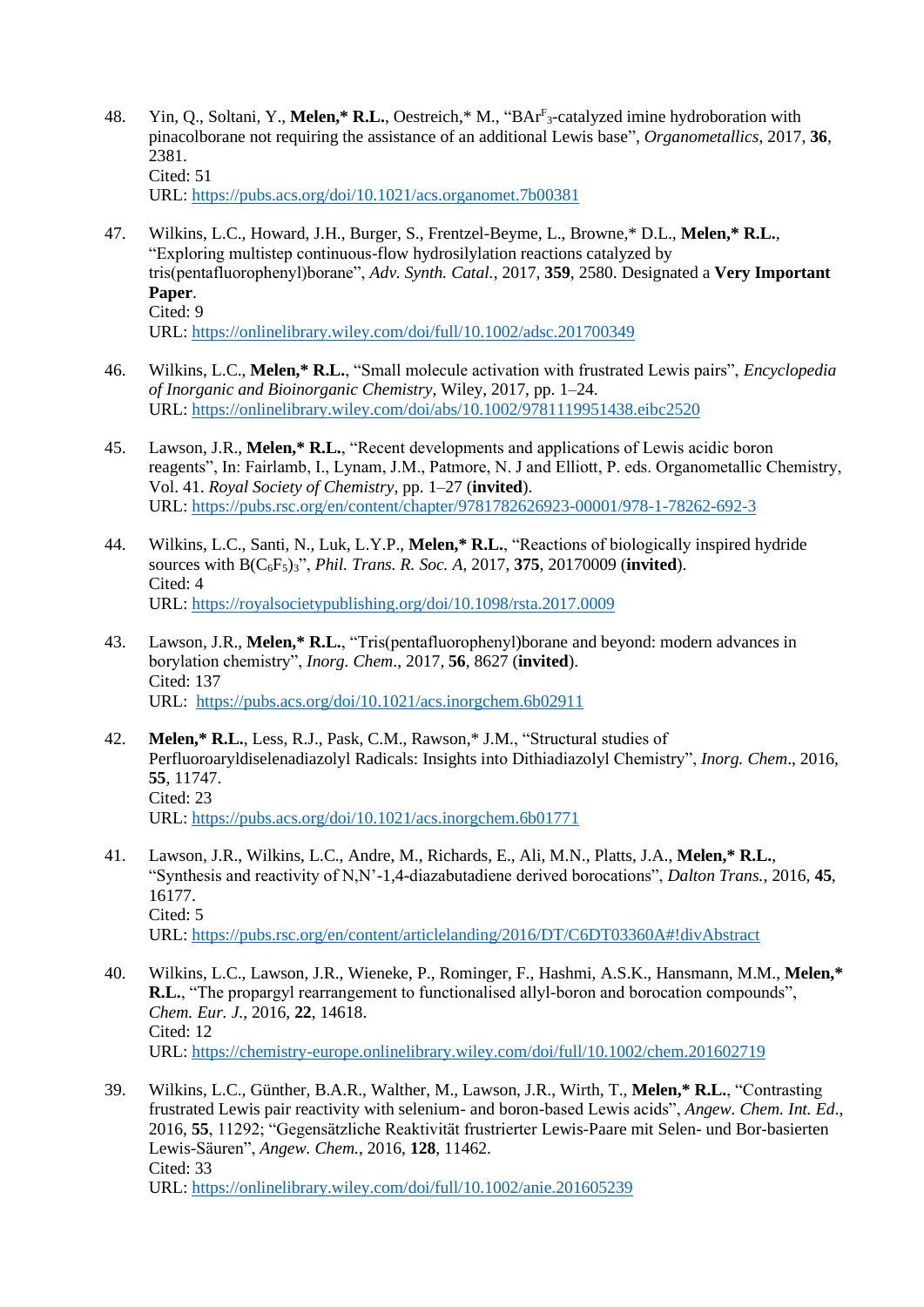- 38. Lam, J., Günther, B.A.R., Farrell, J.M., Eisenberger, P., Bestvater, B.P., Newman, P.D., **Melen,\* R.L.**, Crudden,\* C.M., Stephan,\* D.W., "Chiral carbene–borane adducts: precursors for borenium catalysts for asymmetric FLP hydrogenations", *Dalton. Trans*., 2016, **45**, 15303. Cited: 50 URL:<https://pubs.rsc.org/en/content/articlelanding/2016/DT/C6DT02202B#!divAbstract>
- 37. Wilkins, L.C., **Melen,\* R.L.**, "Enantioselective main group catalysis: modern catalysts for organic transformations", *Coord. Chem. Rev.*, 2016, **324**, 123. Cited: 59 URL:<https://www.sciencedirect.com/science/article/pii/S0010854516302326?via%3Dihub>
- 36. **Melen,\* R.L.**, "Dehydrocoupling routes to element-element bonds catalysed by main group compounds", *Chem. Soc. Rev.,* 2016, **45**, 775 (**invited, back cover**). Cited: 72 URL:<https://pubs.rsc.org/en/content/articlelanding/2016/CS/C5CS00521C#!divAbstract>
- 35. Wilkins, L.C., Hamilton, H.B., Kariuki, B.M., Hashmi, A.S.K., Hansmann, M.M., **Melen,\* R.L.**, "Lewis acid-base 1,2-addition reactions: synthesis of pyrylium borates from en-ynoate precursors", *Dalton Trans*. 2016, **45**, 5929 (**invited**). Cited: 19 URL:<https://pubs.rsc.org/en/content/articlelanding/2016/DT/C5DT03340C#!divAbstract>
- 34. Hansmann,\* M.M., **Melen, R.L.**, Rudolph, M., Rominger, F., Wadepohl, H., Stephan,\* D.W., Hashmi,\* A.S.K., "Cyclopropanation/carboboration reactions of enynes with B(C<sub>6</sub>F<sub>5</sub>)<sub>3</sub>", *J. Am. Chem. Soc*., 2015, **137**, 15469. Cited: 56 URL:<https://pubs.acs.org/doi/10.1021/jacs.5b09311>
- 33. Wilkins, L.C., Wieneke, P., Newman, P.D., Rominger, F., Hashmi, A.S.K., Hansmann,\* M.M., **Melen,\* R.L.**, "Pathways to functionalized heterocycles: propargyl rearrangement using  $B(C_6F_5)$ <sup>3"</sup>, *Organometallics*, 2015, **34**, 5298. Cited: 26 URL:<https://pubs.acs.org/doi/10.1021/acs.organomet.5b00753>
- 32. **Melen,\* R.L.**, Wilkins, L.C., Kariuki, B.M., Wadepohl, H., Gade, L.H., Hashmi, A.S.K., Stephan, D.W., Hansmann,\* M.M., "Diverging pathways in the activation of allenes with Lewis acids and bases: addition, 1,2-Carboboration, and cyclization", *Organometallics*, 2015, **34**, 4127. Cited: 32 URL:<https://pubs.acs.org/doi/10.1021/acs.organomet.5b00546>
- 31. **Melen, R.L.**, Stephan,\* D.S., "Cycloaddition reactions of  $(C_6F_5)$ <sup>2</sup><sub>2</sub>BN<sub>3</sub> with dialkyl acetylenedicarboxylates", *Dalton Trans*., 2015, **44**, 5045. Cited: 6 URL:<https://pubs.rsc.org/en/content/articlelanding/2015/DT/C5DT00316D#!divAbstract>
- 30. Bähr, A., Ollegott, K., Wilkins, L.C., Kariuki, B.M., **Melen,\* R.L.**, "σ- versus π-activation of alkynyl benzoates using B(C6F5)3", *Molecules*, 2015, **20**, 4530 (**invited**). Cited: 8 URL:<https://www.mdpi.com/1420-3049/20/3/4530>
- 29. **Melen,\* R.L.**, Gade,\* L.H., "New Chemistry with Anionic NNN Pincer Ligands", The Privileged Pincer-Metal Platform: Coordination Chemistry & Applications, ed. G. van Koten and R.A. Gossage. 2015, Volume 54 of the series *Topics in Organometallic Chemistry*, pp 179–208. Cited: 7 URL: [https://link.springer.com/chapter/10.1007%2F3418\\_2015\\_114](https://link.springer.com/chapter/10.1007%2F3418_2015_114)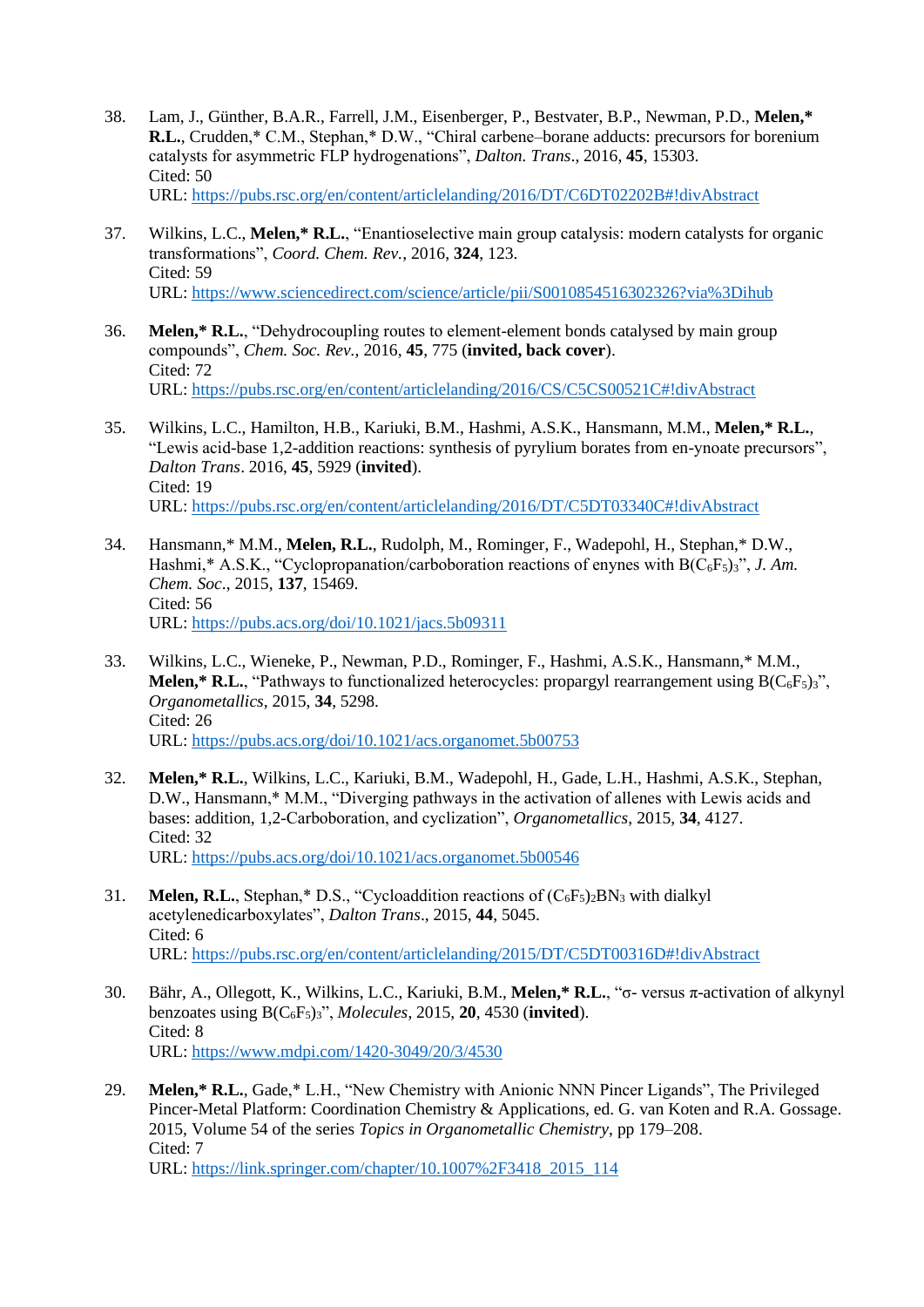- 28. **Melen,\* R.L.**, Simmonds, H.R., Wadepohl, H., Gade, L.H., Wood, P.T., Wright,\* D.S., "Formation of an unusual bis(diguanidinate) ligand via nucleophilic attack of a guanidinate onto a carbodiimide", *Aus. J. Chem*., 2014, **67**, 1030 (**invited**). Cited: 6 URL:<https://www.publish.csiro.au/ch/CH14170>
- 27. **Melen,\* R.L.**, "Applications of pentafluorophenyl boron reagents in the synthesis of heterocyclic and aromatic compounds", *Chem. Commun*., 2014, **50**, 1161 (**invited**). Cited: 80 URL:<https://pubs.rsc.org/en/content/articlelanding/2014/CC/C3CC48036D#!divAbstract>
- 26. **Melen,\* R.L.**, "Applications and reactivity trends of homoleptic p-block metal amido reagents", *Dalton Trans*., 2013, **42**, 16449 (**invited**). Cited:  $5$ URL:<https://pubs.rsc.org/en/content/articlelanding/2013/DT/c3dt52472h#!divCitation>
- 25. **Melen,\* R.L.**, Rawson,\* J.M., "Structural variations on an electron precise theme: Rationalising the structures of main group cages", *Coord. Chem. Rev.*, 2013, **257**, 1232. Cited: 2 URL:<https://www.sciencedirect.com/science/article/pii/S0010854512002883?via%3Dihub>

### **Other articles (not peer reviewed)**

- 24. **Melen,\* R.L.**, Stephan,\* D.W., "Main group transformations", *Dalton Trans*., 2016, **45**, 5879. URL:<https://pubs.rsc.org/en/content/articlelanding/2016/DT/C6DT90027E#!divAbstract>
- 23. **Melen,\* R.L**., Grubbs, R.H. "Q&A: The bond shifter", *Nature*, 2013, **502**, S56. URL:<https://www.nature.com/articles/502S56a>

# **CONFERENCE PRESENTATIONS AND INVITED LECTURES**

My significant contributions to the field of synthetic chemistry have been reflected in a series of talks (130). This includes invited departmental seminars in the UK, USA, Australia, Germany, Canada, France, India, Japan, Netherlands, and Switzerland, as well as invited talks at national and international conferences. Independent presentations are listed below.

## **Keynote presentations and lectures cancelled/postponed due to COVID19 (not included in the total count): 14**

*Conferences:* BORAM 2020; CANUK conference; Canadian Society for Chemistry Conference 2020 (2 invited talks); 2020 Summer Conference of the TECS CDT; XXIII International Conference on Organic Synthesis (23-ICOS); Ernesto Carmona Lectureship; Singapore International Chemistry Conference (SICC-11); 4<sup>th</sup> Small Molecule Activation Conference.

*Seminars:* Manchester (UK), Trinity College Dublin (Ireland), University College Dublin (Ireland), ETH (Switzerland), Marseille (France).

### **Presentations since independent (130):**

- **2022** Keynote speaker, 29th–31st March 2022, Cutting-edge in Homogeneous Catalysis conference Leipzig, Germany.
- **2022** Invited speaker,  $14<sup>th</sup>-16<sup>th</sup>$  March, CRC 1349 winter school 2022, Berlin, Germany.
- 2022 Invited talk, 10<sup>th</sup> March 2022, *Chem. Eur. J.* Early Career Advisory Board Virtual Event.
- **2022** Invited virtual lecture, 17<sup>th</sup> February 2022, Indian Institute of Technology Guwahati, India.
- 2022 Invited lecture, 10<sup>th</sup> February 2022, Adam Mickiewicz University, Poznan, Poland.
- **2022** Keynote lecture, The 8<sup>th</sup> UK Catalysis Conference,  $5<sup>th</sup>-7<sup>th</sup>$  January 2022, Loughborough, UK.
- **2021** Invited virtual lecture, unusual structure and reactivity in the main group: from fundamental to functional materials, The International Chemical Congress of Pacific Basin Societies 2021, 15<sup>th</sup>– 21st December 2021.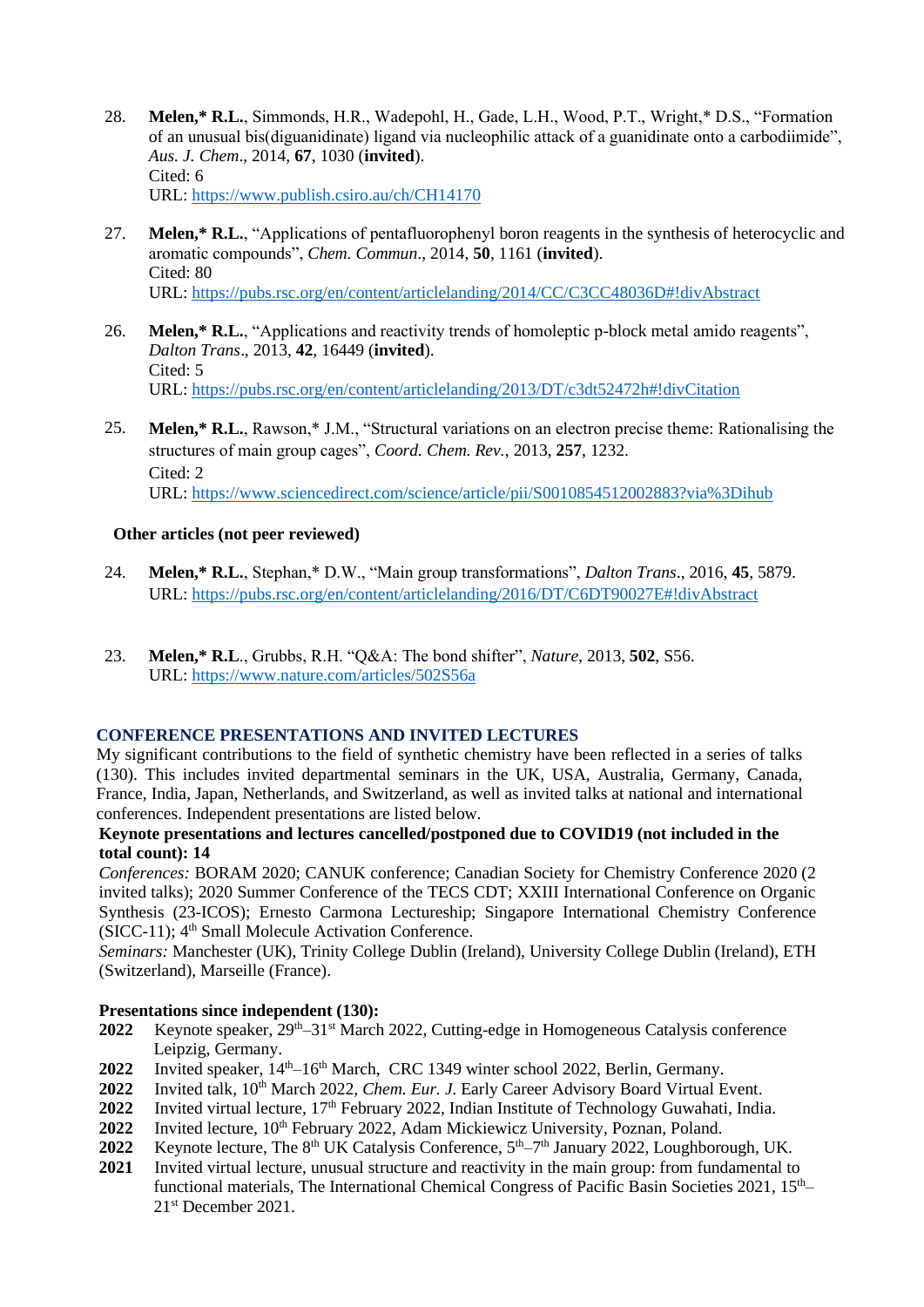- **2021** Invited virtual lecture, new challenges in energy chemistry symposium, The International Chemical Congress of Pacific Basin Societies  $2021$ ,  $15<sup>th</sup>-21<sup>st</sup>$  December 2021.
- 2021 University Seminar, 1<sup>st</sup> November 2021, University of Amsterdam, Netherlands.
- 2021 Invited speaker, Joliot-Curie Conference, 8<sup>th</sup>–9<sup>th</sup> September 2021, Virtual Conference.
- 2021 Invited speaker, ACS Fall 2021 National Meeting & Exposition, 22<sup>nd</sup>–26<sup>th</sup> August 2021, virtual seminar as part of the Organometallics Distinguished Author Award Lectureship symposium.
- **2021** Invited virtual speaker, UK Catalysis Hub Summer Conference, EDI Event,  $20^{th}$ – $21^{st}$  July 2021, Harwell Campus, Oxfordshire, UK.
- **2021** Plenary lecture, Dalton 2021 Virtual Meeting, June 29<sup>th</sup>–1<sup>st</sup> July.
- **2021 JSP** fellowship, e-Bürgenstock conference, May 6<sup>th</sup> 2021.
- 2021 Invited virtual lecture, 14<sup>th</sup> April 2021, University of Potsdam, Germany.
- **2020** Invited virtual lecture,  $11^{\text{th}}$  Phosphorus chemistry seminar, 29<sup>st</sup> October 2020.
- **2020** Invited virtual lecture, 21st October 2020, University of Central Florida, USA.
- **2020** ZDSC, DUT and Cardiff CCI virtual symposium, 20th October 2020.
- **2020** Invited lecture, virtual Chem/Reaxys symposium on organic synthesis,  $17<sup>th</sup>-18<sup>th</sup>$  October 2020.
- 2020 Invited virtual lecture, 15<sup>th</sup> October 2020, Imperial College London, UK.
- **2020** Invited lecture, 7<sup>th</sup> October 2020, University of Münster, Germany.
- **2020** Virtual Conference on Chemistry and its Applications (VCCA-2020), 1<sup>st</sup>–31<sup>st</sup> August 2020.
- **2020** LOGIC 2020, online symposium,  $18<sup>th</sup>-24<sup>th</sup>$  May 2020.
- **2020** Main Group Seminar Series, Online symposium, 2nd April, UK.
- **2020** Invited lecture, 29th January 2020, University of Kent, UK.
- **2020** Invited lecture, PARACAT Winter School on Catalysis, 13th–17th January 2020, Cardiff, UK.
- 2019 Invited lecture, keynote speaker, IC19, December 15<sup>th</sup>–19<sup>th</sup> 2019, Wollongong, Australia.
- 2019 Invited lecture, 20<sup>th</sup> National Organic Symposium Trust Organic Chemistry Conference (NOST-OCC), 4<sup>th</sup>–7<sup>th</sup> December 2019, Ananta, Udaipur, India.
- **2019** Invited lecture, 5th November 2019, University of Birmingham, UK.
- 2019 Invited lecture, 30<sup>th</sup> October 2019, University of Leeds, UK.
- **2019** RSC award lecture, 16<sup>th</sup> October 2019, University of Nottingham, UK.
- 2019 Invited lecture, 25<sup>th</sup> September 2019, University of St Andrews, UK.
- 2019 Invited lecture, RSC Southern Dalton Meeting, 18<sup>th</sup> September 2019, University of Oxford, UK.
- 2019 Lecture, 20<sup>th</sup> August 2019, University of Toronto, Canada.
- 2019 Lecture, 15<sup>th</sup> August 2019, Laval University, Canada.
- **2019** Invited lecture, 6<sup>th</sup> EOC Symposium, July 13<sup>th</sup>–14<sup>th</sup> 2019, Nankai University, Tianjin, China.
- 2019 Invited lecture, keynote speaker, Euroboron Conference, 24<sup>th</sup>–27<sup>th</sup> July 2019, Montpellier, France.
- 2019 Invited lecture, 21<sup>st</sup> June 2019, University of Toulouse, France.
- **2019** Invited lecture, CASE 2019, April  $14<sup>th</sup> 16<sup>th</sup>$  2019, X'ian, China.
- 2019 Invited lecture, 29<sup>th</sup> March 2019, University of Sheffield, UK.
- 2019 Invited lecture, 5<sup>th</sup> March 2019, Evotec, Abingdon, Oxfordshire, UK.
- 2019 Invited lecture, Advances in Organocatalysis Symposium, 25<sup>th</sup> February 2019, London, UK.
- **2019** Invited lecture, 8<sup>th</sup> February 2019, University of Madras, Chennai, India.
- 2019 Invited lecture, 13<sup>th</sup> RSC-CRSI joint Symposium, 7<sup>th</sup> February 2019, CSIR Central Leather Research Institute, Chennai, Raipur, India.
- **2019** Invited lecture, VIT-RSC joint symposium, 5<sup>th</sup> February 2019, Vellore Institute of Technology, India.
- 2019 Invited lecture, 1<sup>st</sup> February 2019, IIT Ropar, India.
- 2019 Invited lecture, 31<sup>st</sup> January 2019, Deenbandhu Chhotu Ram University of Science and Technology, Murthal, India.
- 2019 Invited lecture, 30<sup>th</sup> January 2019, Dyal Singh College, Karnal, India.
- **2019** Invited lecture, 16th January 2019, University of Leicester, UK.
- 2019 Invited lecture, Heterocyclic and Synthesis Group's annual January Meeting, 11<sup>th</sup> January 2019, Institute of Cancer Research, London, UK.
- 2018 International Conference On Phosphorus, Boron and Silicon (PBSi), December  $10^{th}$ –12<sup>th</sup> 2018, Barcelona, Spain.
- 2018 Invited lecture, 6<sup>th</sup> December 2018, University of Amsterdam, Netherlands.
- 2018 Invited lecture, CHAINS Conference, 5<sup>th</sup> December 2018, Eindhoven, Netherlands.
- 2018 Invited Lecture, GSK Emerging Academics Symposium, 25<sup>th</sup> October 2018, Stevenage, UK.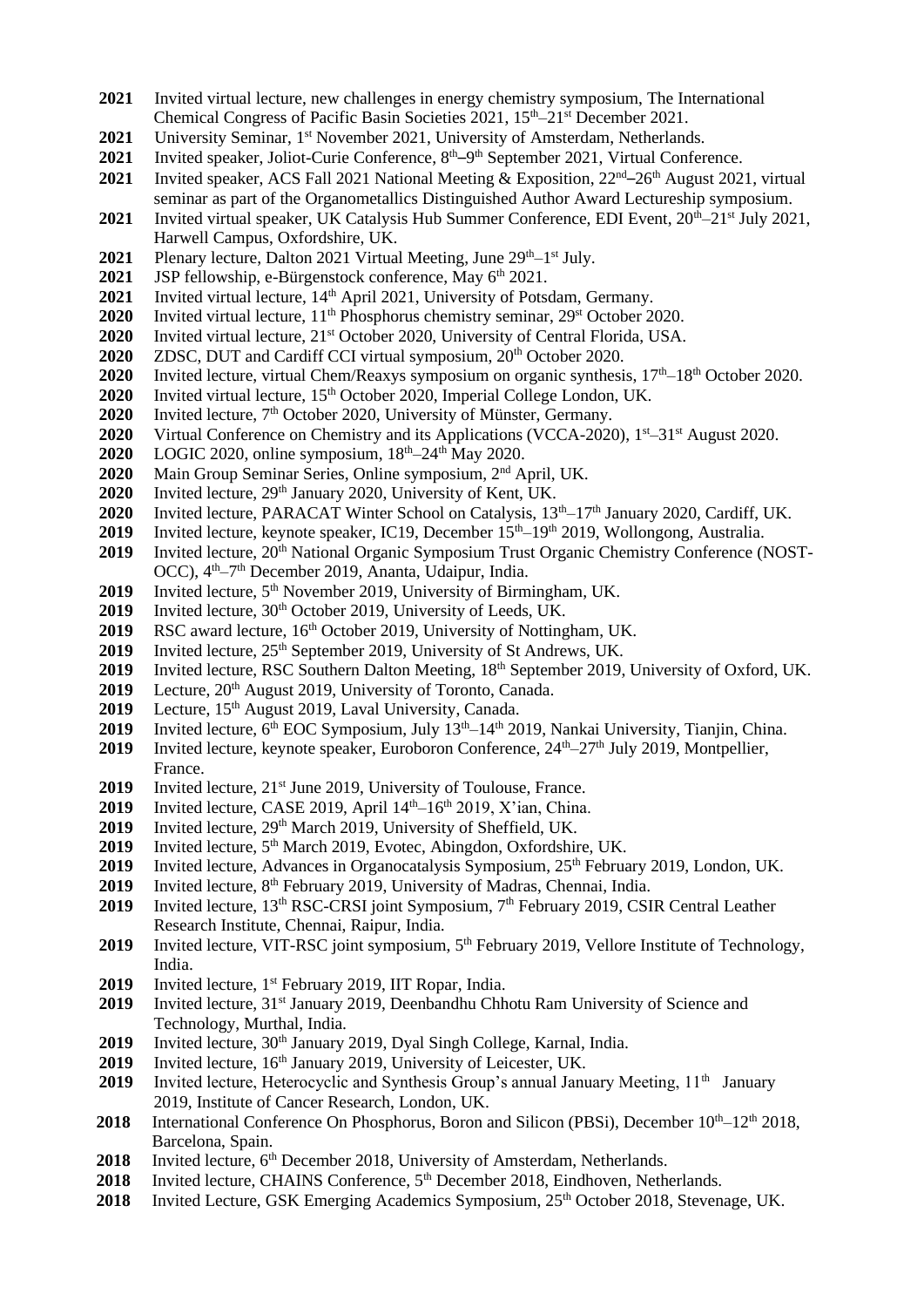- **2018** Invited lecture, RSC-India Symposium, 26<sup>th</sup> September 2018, Manchester, UK.
- **2018** Meeting of Inorganic Chemists Recently Appointed (MICRA), September  $10^{th}$ – $12^{th}$  2018, Cardiff, UK.
- 2018 Invited lecture, ICCC2018: Post-Conference, August 7<sup>th</sup>–8<sup>th</sup> 2018, Oita, Japan.
- 2018 Invited lecture, ICCC2018: Post-Conference in Fukuoka, August 5<sup>th</sup>–7<sup>th</sup> 2018, Fukuoka, Japan.
- **2018** Invited lecture,  $43^{rd}$  International Conference on Coordination Chemistry, July  $30^{th}$ –August  $4^{th}$ 2018, Sendai, Japan.
- **2018** 26th July 2018, Nagoya University, Japan.
- 2018 Invited lecture, 5<sup>th</sup> July 2018, Laval University, Canada.
- 2018 Invited lecture, Organometallics Gordon Research Conference, June 8<sup>th</sup>–13<sup>th</sup> 2018, Newport, RI, USA.
- **2018** Invited lecture, Boron in the Americas (BORAM), June  $26<sup>th</sup>-30<sup>th</sup>$  2018, Boston College, Boston, USA.
- 2018 Invited lecture, Early Career Investigators Symposium, 101<sup>st</sup> Canadian Chemistry Conference and Exhibition, June 2018, Edmonton, Canada.
- **2018** 23rd May 2018, University of Calgary, Canada.
- 2018 Invited lecture, April 30<sup>th</sup>–May 1<sup>st</sup> 2018, 3<sup>rd</sup> Japan/UK joint symposium in coordination chemistry, University of St. Andrews, UK.
- 2018 Invited lecture, 20<sup>th</sup> April 2018, Imperial College London, UK.
- 2018 Humboldt Colloquium, April  $15<sup>th</sup> 17<sup>th</sup>$  2018, University of Oxford, UK.
- **2018** Invited lecture, 23rd January 2018, University of Birmingham, UK.
- 2018 Invited lecture, 12<sup>th</sup> January 2018, Queen Mary University of London, UK.
- **2017** Invited lecture, 29<sup>th</sup> November 2017, University College London, UK.
- **2017** Invited lecture, High Achievers Dinner, Keynote speaker, 23rd September 2017, Trent College, UK.
- **2017** Invited plenary lecture, Dalton Younger Members Event, September 2017, Bath, UK.
- **2017** Invited lecture, 15<sup>th</sup> August 2017, University of Bern, Switzerland.
- 2017 Invited lecture, Main Group Transformations and Catalysis Symposium, 100<sup>th</sup> Canadian Chemistry Conference and Exhibition, June 2017, Toronto, Canada.
- 2017 Boron in Modern Organic Synthesis and Catalysis Symposium, 100<sup>th</sup> Canadian Chemistry Conference and Exhibition, June 2017, Toronto, Canada.
- **2017** Invited lecture, 12<sup>th</sup> April 2017, University of East Anglia, UK.
- **2017** Invited lecture, 21<sup>st</sup> March 2017, RWTH Aachen University, Germany.
- 2017 Invited lecture, 21<sup>st</sup> February 2017, Bath University, UK.
- **2017** Invited lecture, McCamley Lecture, 1st February 2017, University of York, UK.
- **2017** Invited lecture, 24<sup>th</sup> January 2017, York University, Toronto, Canada.
- 2016 Invited lecture, SCI Review lecture, 1<sup>st</sup> December 2016, London, UK.
- **2016** Invited lecture, 11<sup>th</sup> October 2016, University of Oxford, UK.
- 2016 Invited lecture, 25<sup>th</sup> August 2016, TU Berlin, Germany.
- 2016 Invited lecture, 21<sup>st</sup> July 2016, Bielefeld, Germany.
- 2016 Boron in the Americas (BORAM), June 25<sup>th</sup>–28<sup>th</sup> 2016, Queen's University, Kingston, Canada.
- 2016 Invited lecture, main group symposium, 24<sup>th</sup> June 2016, University of Toronto, Canada.
- **2016** Invited lecture, 99<sup>th</sup> Canadian Chemistry Conference and Exhibition, Advances in Main Group Chemistry Symposium, June 5<sup>th</sup>-9<sup>th</sup> 2016, Halifax, Canada.
- 2016 99<sup>th</sup> Canadian Chemistry Conference and Exhibition, General Organic Symposium, June 5<sup>th</sup>–9<sup>th</sup> 2016, Halifax, Canada.
- 2016 Invited lecture, 8<sup>th</sup> March 2016, Humboldt University Berlin.
- 2016 Clara Immerwahr Award lecture, 12<sup>th</sup> February 2016, Berlin, Germany.
- **2016** Invited lecture, 3rd February 2016, University of Leicester, UK.
- 2016 Invited lecture,  $27<sup>th</sup>$  January 2016, Belfast University, UK.
- 2016 Invited lecture, RSC Organic Division South-West Regional Meeting, 13<sup>th</sup> January 2016, University of Southampton, UK.
- **2015** Invited lecture, The International Chemical Congress of Pacific Basin Societies, Lewis Acid/Base Pair Chemistry in Molecular Transformations Symposium, December 15th–20th 2015, Honolulu, Hawaii, USA.
- **2015** The International Chemical Congress of Pacific Basin Societies, Catalysis and Energy Storage symposium, December 15<sup>th</sup>–20<sup>th</sup> 2015, Honolulu, Hawaii, USA.